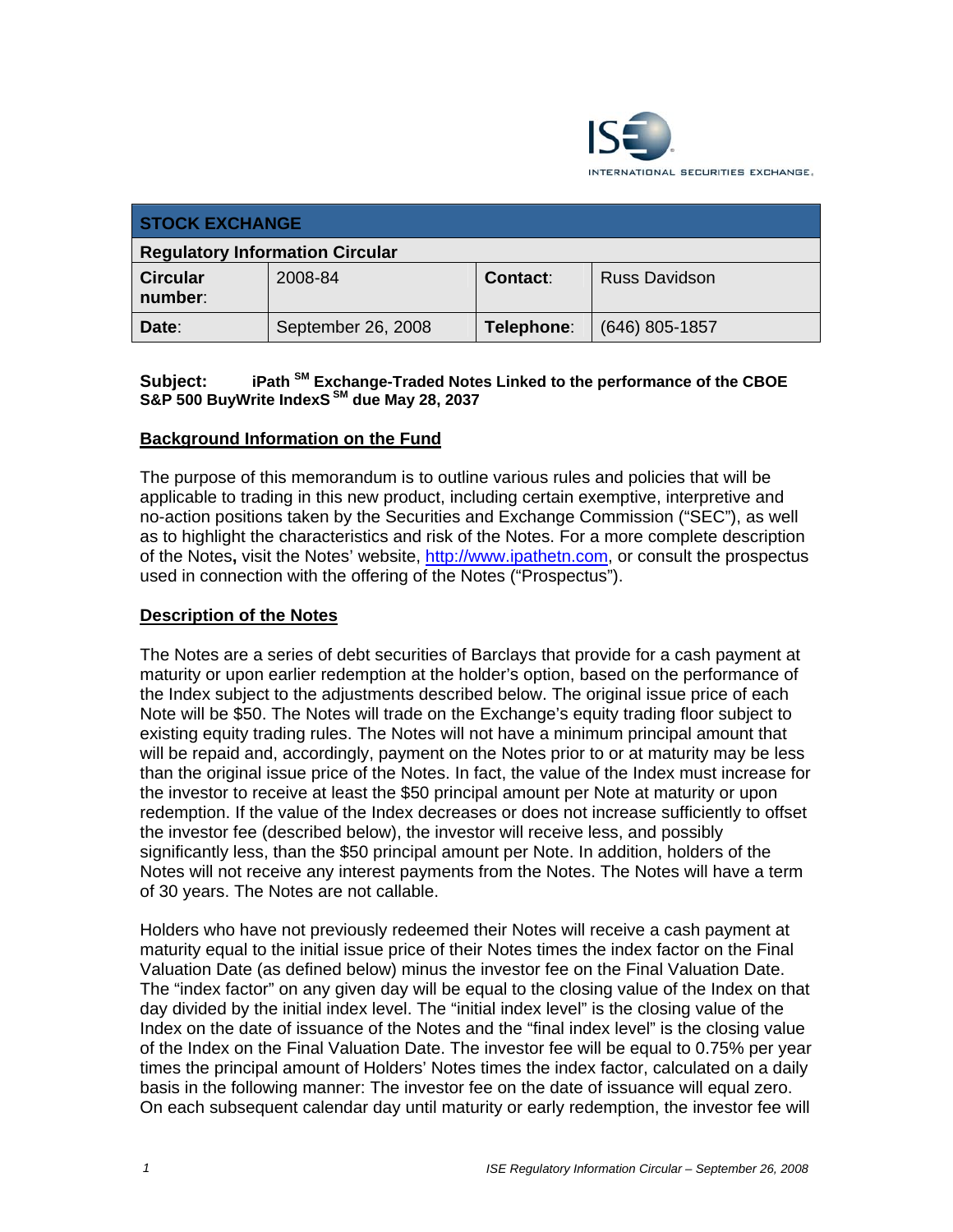increase by an amount equal to 0.75% times the principal amount of Holders' Notes times the index factor on that day (or, if such day is not a trading day, the index factor on the immediately preceding trading day) divided by 365.

# **Redemption Option**

Prior to maturity, holders may, subject to certain restrictions, redeem their Notes on any Redemption Date (defined below) during the term of the Notes provided that they present at least 50,000 Notes for redemption. Holders may also act through a broker or other financial intermediary (such as a bank or other financial institution not required to register as a broker-dealer to engage in securities transactions) that is willing to bundle their Notes for redemption with other investors' Notes. Barclays may from time to time in its sole discretion reduce, in part or in whole, the minimum redemption amount of 50,000 Notes. Any such reduction will be applied on a consistent basis for all holders of Notes at the time the reduction becomes effective. If a holder chooses to redeem such holder's Notes, the holder will receive a cash payment on the applicable Redemption Date equal to the Weekly Redemption Value, which is the initial issue price of such holder's Notes times the index factor on the applicable Valuation Date minus the investor fee on the applicable Valuation Date, less the redemption charge. The "redemption charge" is a one-time charge imposed upon early redemption and is equal to 0.00125 times the Weekly Redemption Value. The investor fee and the redemption charge are the only fees holders will be charged in connection with their ownership of the Notes.

A "Redemption Date" is the third business day following a Valuation Date (other than the Final Valuation Date (defined below)). A "Valuation Date" is each Thursday from the first Thursday after issuance of the Notes until the last Thursday before maturity of the Notes (the "Final Valuation Date") inclusive (or, if such date is not a trading day, the next succeeding trading day), unless the calculation agent determines that a market disruption event, as described below, occurs or is continuing on that day. In that event, the Valuation Date for the maturity date or corresponding Redemption Date, as the case may be, will be the first following trading day on which the calculation agent determines that a market disruption event does not occur and is not continuing. In no event, however, will a Valuation Date be postponed by more than five trading days.

### **Market Disruption Event**

Any of the following will be a market disruption event: (i) a suspension, absence or material limitation of trading in a material number of Index Components, as determined by the calculation agent in its sole discretion, (ii) a suspension, absence or material limitation of trading in option or futures contracts relating to the Index or a material number of Index Components in the primary market for those contracts for more than two hours of trading or during the one-half hour before the close of trading in the relevant market, as determined by the calculation agent in its sole discretion, (iii) the Index is not published or (iv) any other event, if the calculation agent determines in its sole discretion that such event materially interferes with the ability of Barclays or any of its affiliates to unwind all or a material portion of certain hedges with respect to the Notes that Barclays or any of its affiliates have effected or may effect.

If a Valuation Date is postponed by five trading days, that fifth day will nevertheless be the date on which the value of the Index will be determined by the calculation agent. In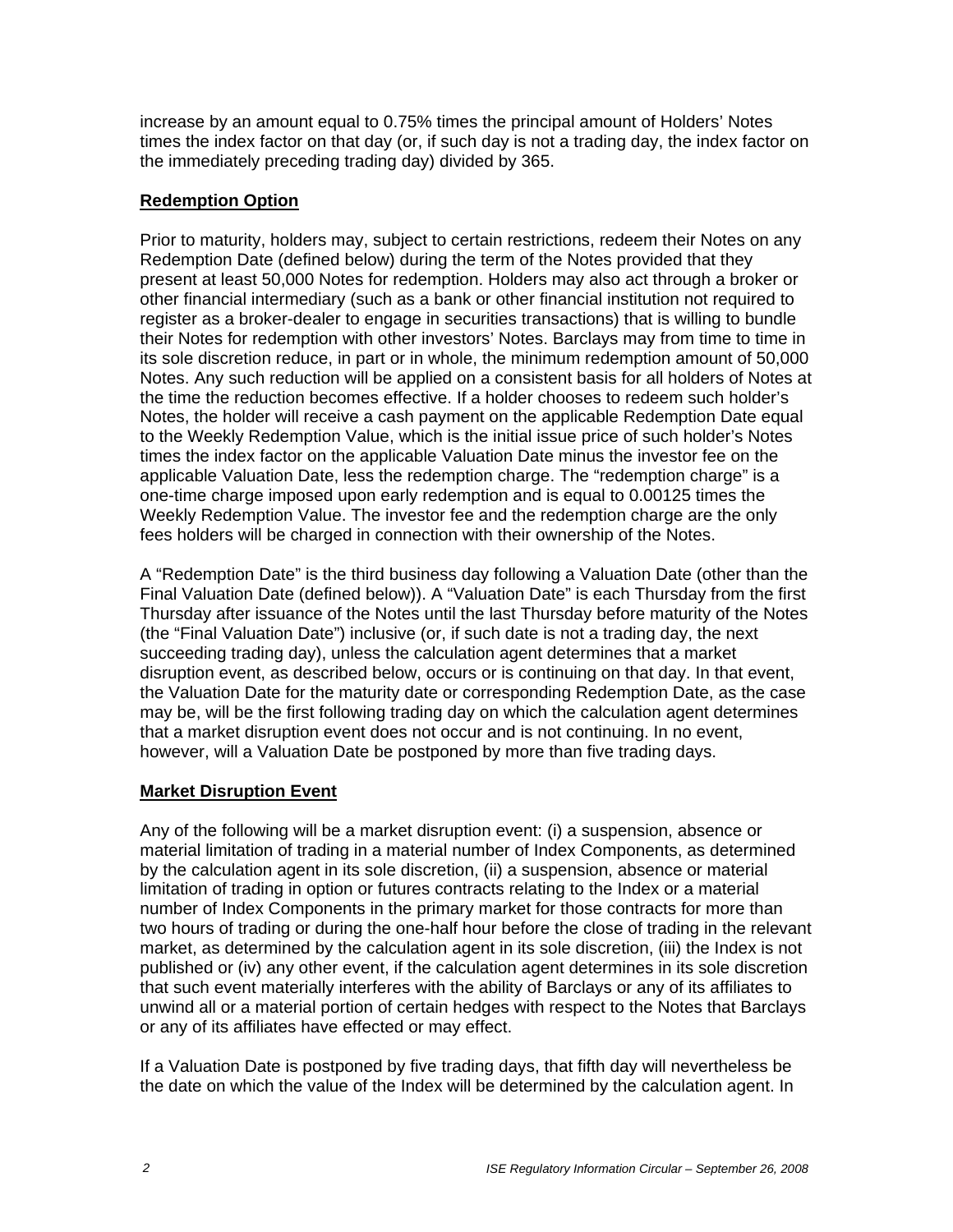such an event, the calculation agent will make a good faith estimate in its sole discretion of the value of the Index.

#### **Redemption Procedure**

To redeem their Notes, holders must instruct their broker or other person through whom they hold their Notes to take the following steps: (i) deliver a notice of redemption to Barclays via email by no later than 11:00 a.m. Eastern Time ("ET") on the business day prior to the applicable Valuation Date; if Barclays receives such notice by the time specified, it will respond by sending the holder a form of confirmation of redemption, (ii) deliver the signed confirmation of redemption to Barclays via facsimile in the specified form by 4:00 p.m. ET on the same day; Barclays or its affiliate must acknowledge receipt in order for the confirmation to be effective, (iii) instruct holder's Depository Trust Company ("DTC") custodian to book a delivery vs. payment trade with respect to holder's Notes on the Valuation Date at a price equal to the applicable Weekly Redemption Value, facing Barclays Capital DTC 5101 and (iv) cause holder's DTC custodian to deliver the trade as booked for settlement via DTC at or prior to 10:00 a.m. ET on the applicable Redemption Date (the third business day following the Valuation Date).

If holders elect to redeem their Notes, Barclays may request that Barclays Capital Inc. (a broker-dealer) purchase the Notes for the cash amount that would otherwise have been payable by Barclays upon redemption. In this case, Barclays will remain obligated to redeem the Notes if Barclays Capital Inc. fails to purchase the Notes. Any Notes purchased by Barclays Capital Inc. may remain outstanding.

### **Default**

If an event of default occurs and the maturity of the Notes is accelerated, Barclays will pay the default amount in respect of the principal of the Notes at maturity. The default amount for the Notes on any day will be an amount, determined by the calculation agent in its sole discretion, equal to the cost of having a qualified financial institution, of the kind and selected as described below, expressly assume all Barclays' payment and other obligations with respect to the Notes as of that day and as if no default or acceleration had occurred, or to undertake other obligations providing substantially equivalent economic value to the holders of the Notes with respect to the Notes. That cost would equal: (i) the lowest amount that a qualified financial institution would charge to effect this assumption or undertaking, plus (ii) the reasonable expenses, including reasonable attorney's fees, incurred by the holders of the Notes in preparing any documentation necessary for this assumption or undertaking.

During the default quotation period for the Notes (described below), the holders of the Notes and/or Barclays may request a qualified financial institution to provide a quotation of the amount it would charge to effect this assumption or undertaking. If either party obtains a quotation, it must notify the other party in writing of the quotation. The amount referred to in item (i) above will equal the lowest, or, if there is only one, the only, quotation obtained, and as to which notice is so given, during the default quotation period. With respect to any quotation, however, the party not obtaining the quotation may object on reasonable and significant grounds, to the assumption or undertaking by the qualified financial institution providing the quotation and notify the other party in writing of those grounds within two business days after the last day of the default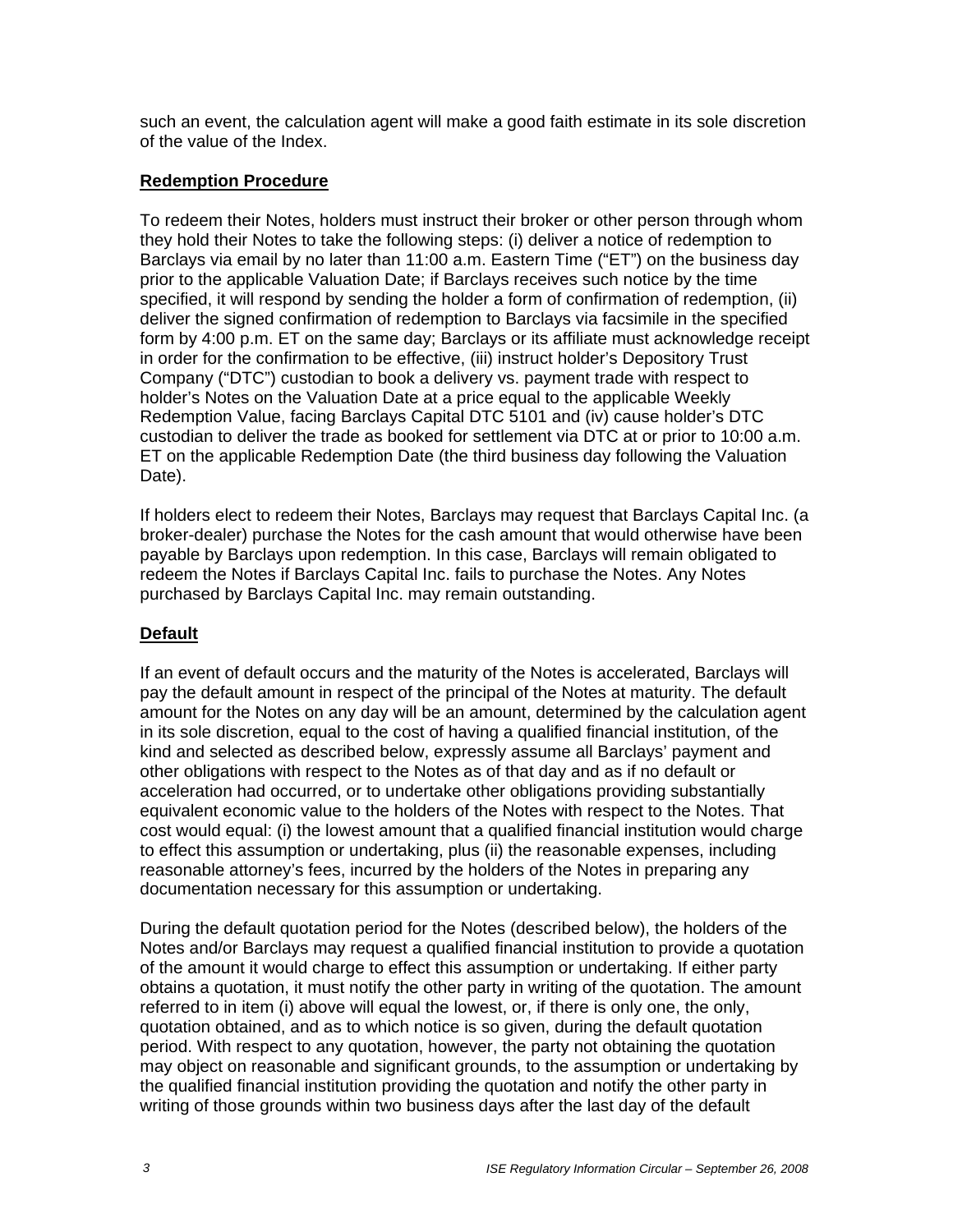quotation period, in which case that quotation will be disregarded in determining the default amount. The default quotation period is the period beginning on the day the default amount first becomes due and ending on the third business day after that day, unless: (i) no quotation of the kind referred to above is obtained or (ii) every quotation of that kind obtained is objected to within five business days after the due date as described above. If either of these two events occurs, the default quotation period will continue until the third business day after the first business day on which prompt notice of a quotation is given as described above. If that quotation is objected to as described above within five business days after that first business day, however, the default quotation period will continue as described in the prior sentence and this sentence. In any event, if the default quotation period and the subsequent two business day objection period have not ended before the Final Valuation Date, then the default amount will equal the principal amount of the Notes.

### **Indicative Value**

An "Intraday Indicative Value" meant to approximate the intrinsic economic value of the Notes, updated to reflect market changes in the S&P 500 Index and the call options positions of the underlying BXM Index, will be calculated and published by the Amex via the facilities of the Consolidated Tape Association at least once every fifteen seconds throughout the Amex trading day. Additionally, Barclays or an affiliate expect to calculate and publish the closing indicative value of the Notes on each trading day at www.ipathetn.com. The last sale price of the Notes will also be disseminated over the consolidated tape, subject to a 20- minute delay. In connection with the Notes, Barclays uses the term "Indicative Value" to refer to the value at a given time determined based on the following equation:

Indicative Value = Principal Amount per Security X (Current Index Level/Initial Index Level) – Current Investor Fee

Where:

Principal Amount per Security = \$50,

Current Index Level = The most recent level of the Index published by the CBOE,

Initial Index Level = The level of the Index on the Date of Issuance and

Current Investor Fee = The most recent daily calculation of the holder's investor fee with respect to the holder's securities, determined as described above (which, during any trading day, will be the investor fee determined on the preceding calendar day).

#### **Description of the Index**

The BXM Index is a benchmark index designed to measure the performance of a hypothetical "buy-write" strategy on the S&P 500 Index. Developed by the CBOE in cooperation with S&P, the BXM Index was initially announced in April 2002. The CBOE developed the BXM Index in response to several factors, including the repeated requests by options portfolio managers that the CBOE provide an objective benchmark for evaluating the performance of buy-write strategies, one of the most popular option trading strategies. Further, the CBOE developed the BXM Index to provide investors with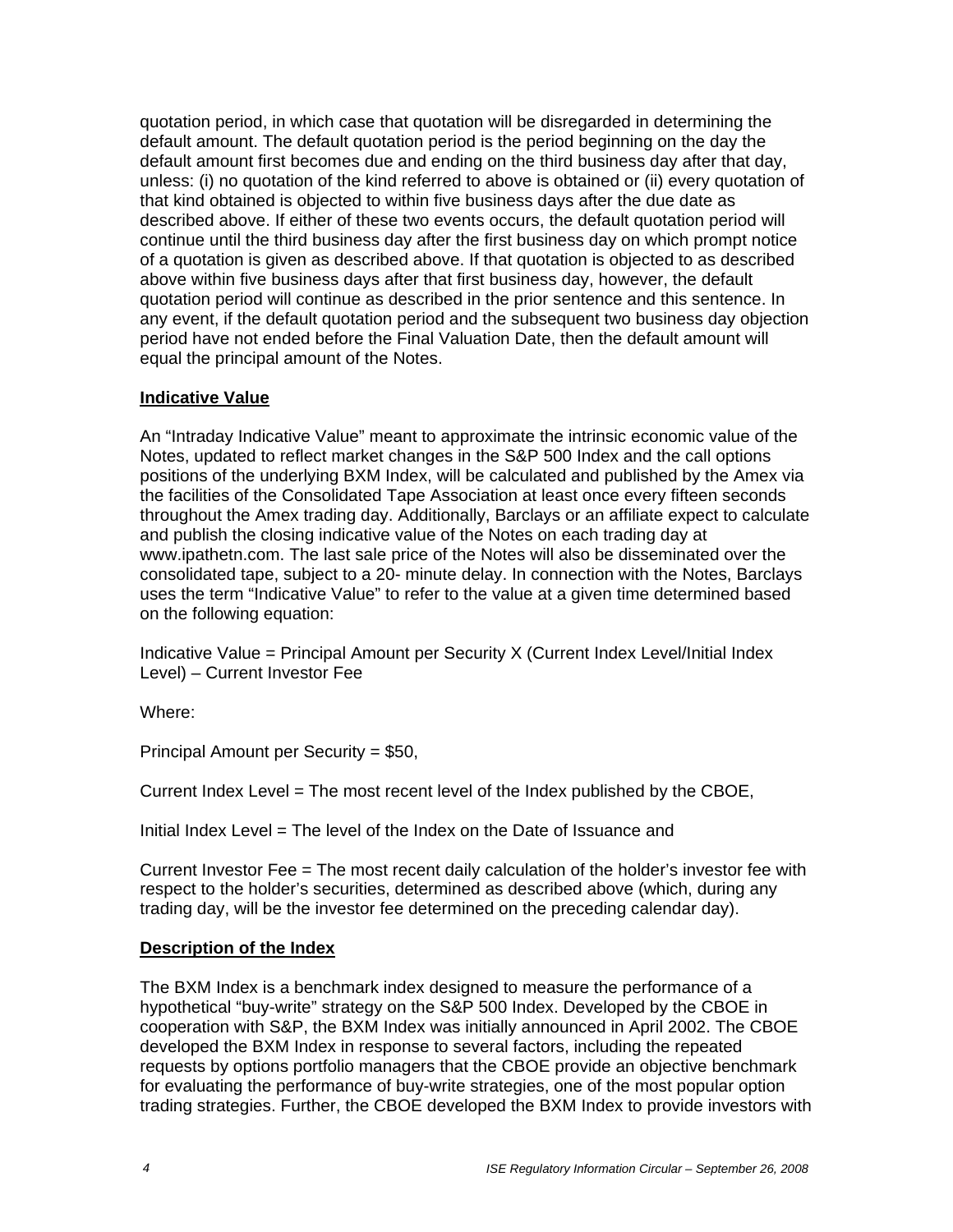a relatively straightforward indicator of the risk-reducing character of options which otherwise may seem complicated and inordinately risky.

The BXM Index is a passive total return index based on (1) buying a portfolio consisting of the component stocks of the S&P 500, and (2) "writing" (or selling) near-term S&P 500 call options (SPX), generally on the third Friday of each month. This strategy consists of a hypothetical portfolio consisting of a "long" position indexed to the S&P 500 on which are deemed sold a succession of one-month, at-the-money call options on the S&P 500 (SPX) listed on the CBOE. Dividends paid on the component stocks underlying the S&P 500 and the dollar value of option premium deemed received from the sold call options are functionally "re-invested" in the covered S&P 500 portfolio.

The value of the BXM Index on any given date will equal: (1) the value of the BXM Index on the previous day, multiplied by (2) the daily rate of return on the covered S&P 500 portfolio on that date. Thus, the daily change in the BXM Index reflects the daily changes in value of the covered S&P 500 portfolio, which consists of the S&P 500 (including dividends) and the component S&P 500 option (SPX). The BXM Index is calculated and disseminated at least once every 15 seconds by the CBOE on its website at www.cboe.com and via the Options Pricing and Reporting Authority ("OPRA") during the trading day. The value of the S&P 500 Index is disseminated at least once every fifteen (15) seconds throughout the trading day. The daily change in the BXM Index reflects the daily changes in the S&P 500 and related options positions.

Additional information regarding the BXM Index may be obtained from the CBOE's website at www.cboe.com.

### **Investment Risks**

The Notes are unsecured promises of Barclays Bank PLC and are not secured debt. The Notes are riskier than ordinary unsecured debt securities. As stated in the Prospectus, an investment in the Notes includes the following risks:

- Investor returns on the Notes will not reflect the return of an investment directly linked to the BXM Index or the S&P 500 Index.
- Appreciation of the BXM Index may be less than the S&P 500 Index due to the effect of the "covered call" strategy.
- Even if the value of the Index at maturity or upon redemption exceeds the initial Index level, Noteholders may receive less than the principal amount of their Notes.
- Noteholders will not benefit from any increase in the value of the Index if such increase is not reflected in the value of the Index on the applicable valuation date.
- There are restrictions on the minimum number of Notes a Noteholder may redeem and on the dates on which a Noteholder may redeem them.
- The market value of the Notes may be influenced by many unpredictable factors, including volatile stock prices.
- Historical values of the BXM Index or the covered S&P 500 Index portfolio should not be taken as an indication of the future performance of the BXM Index during the term of the Notes.
- Stock and option prices may change unpredictably effecting the value of the BXM Index and the value of the Notes.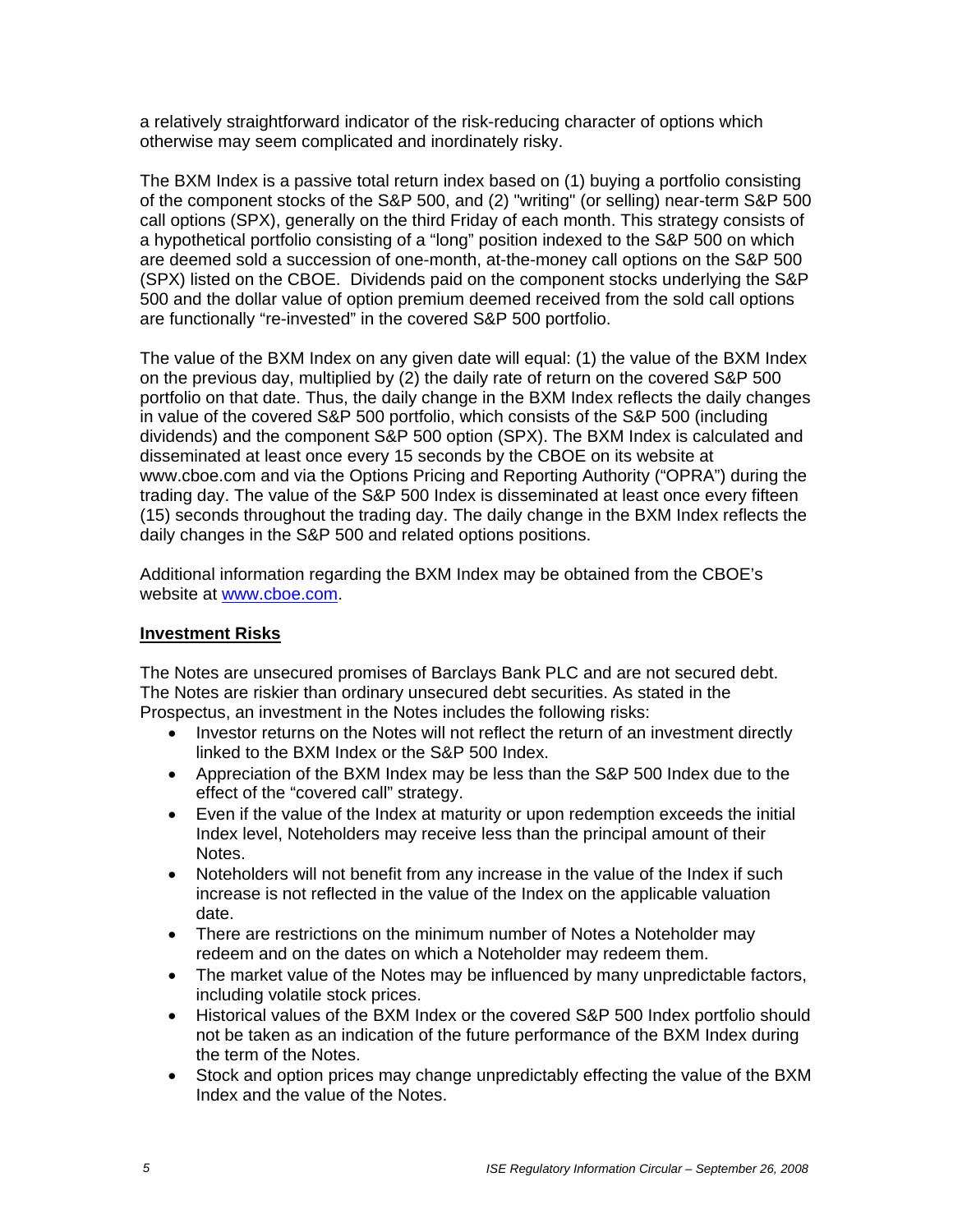- Changes in Barclays' credit ratings may affect the market value of the Notes.
- Noteholders will not receive interest payments on the Notes or have rights in the underlying securities constituting the Index components.
- There may not be an active trading market in the Notes; sales in the secondary market may result in significant losses.
- Trading and other transactions by Barclays Bank PLC or its affiliates in instruments linked to the Index or Index components may impair the market value of the Notes.
- The liquidity of the market for the Notes may vary materially over time.
- Barclays' business activities may create conflicts of interest.
- Barclays Bank PLC and its affiliates have no affiliation with the CBOE and S&P and are not responsible for the public disclosure of information, which may change over time.
- The policies of the CBOE and S&P and changes that affect the composition and valuation of the Index or the index components could affect the amount payable on the Notes and their market value.
- The rights of Barclays Bank PLC to use the Index are subject to the terms of a license agreement.
- There are potential conflicts of interest between the Noteholders and the calculation agent.
- If a market disruption event has occurred or exists on a valuation date, the calculation agent can postpone the determination of the value of the Index or the maturity date or a redemption date.

#### **Exchange Rules Applicable to Trading in the Shares**

The Shares are considered equity securities, thus rendering trading in the Shares subject to the Exchange's existing rules governing the trading of equity securities.

#### **Trading Hours**

The Shares will trade on ISE between 9:00 a.m. and 4:00 p.m. ET.

Equity Electronic Access Members ("Equity EAMs") trading the Shares during the Pre-Market Session are exposed to the risk of the lack of the calculation or dissemination of underlying index value or intraday indicative value ("IIV"). For certain derivative securities products, an updated underlying index value or IIV may not be calculated or publicly disseminated in the Pre-Market hours. Since the underlying index value and IIV are not calculated or widely disseminated during Pre-Market hours, an investor who is unable to calculate implied values for certain derivative securities products during Pre-Market hours may be at a disadvantage to market professionals.

### **Trading Halts**

ISE will halt trading in the Shares of a Trust in accordance with ISE Rule 2101(a)(2)(iii). The grounds for a halt under this Rule include a halt by the primary market because it stops trading the Shares and/or a halt because dissemination of the IIV or applicable currency spot price has ceased, or a halt for other regulatory reasons. In addition, ISE will stop trading the Shares of a Trust if the primary market de-lists the Shares.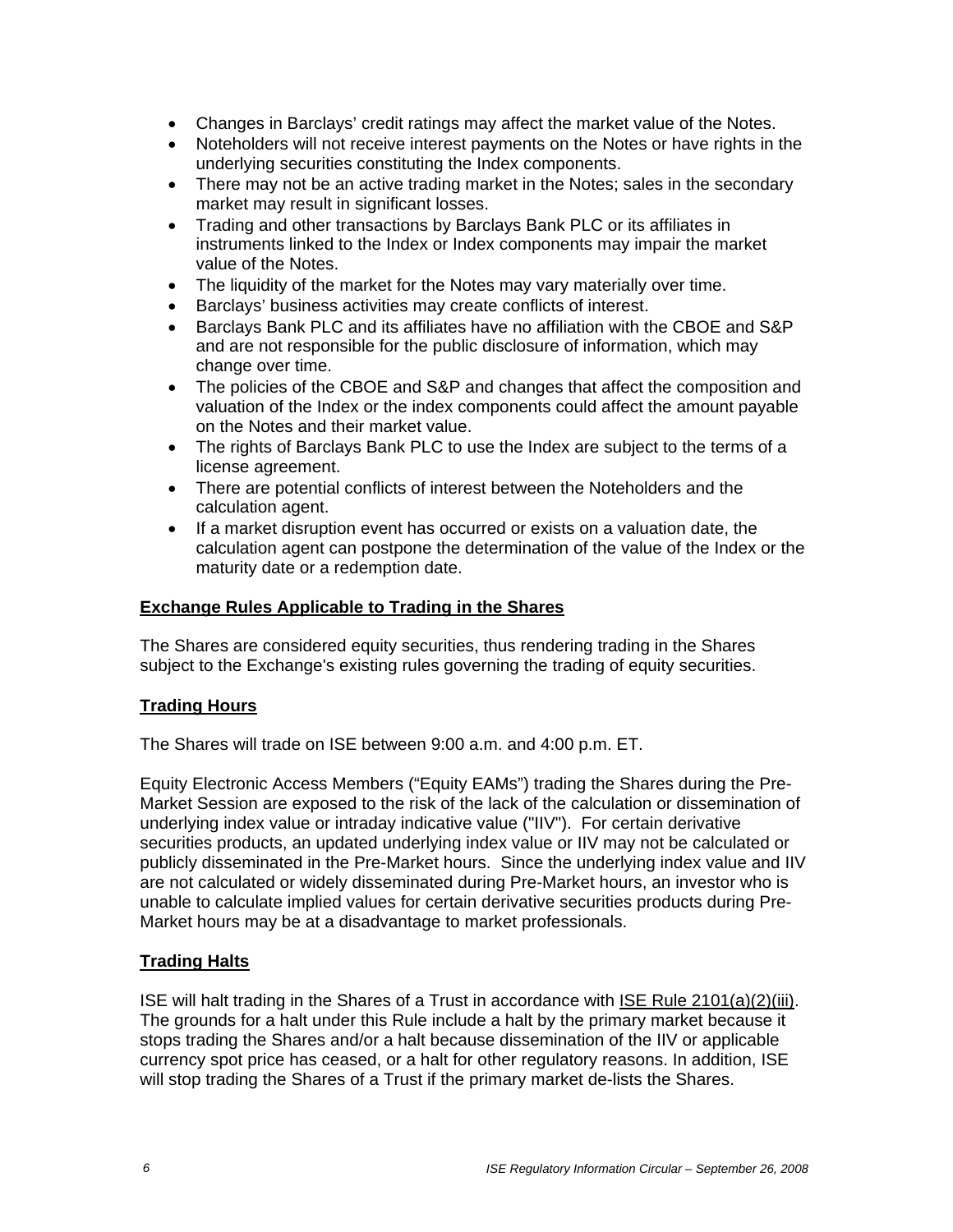### **Delivery of a Prospectus**

Pursuant to federal securities laws, investors purchasing Shares must receive a prospectus prior to or concurrently with the confirmation of a transaction. Investors purchasing Shares directly from the Fund (by delivery of the Deposit Amount) must also receive a prospectus.

Prospectuses may be obtained through the Distributor or on the Fund's website. The Prospectus does not contain all of the information set forth in the registration statement (including the exhibits to the registration statement), parts of which have been omitted in accordance with the rules and regulations of the SEC. For further information about the Fund, please refer to the Trust's registration statement.

# **No-Action Relief Under Federal Securities Regulations**

The SEC has issued no-action relief from certain provisions of and rules under the Securities Exchange Act of 1934, as amended (the "Exchange Act"), regarding trading in other Barclays iPath securities with structures similar to that of the Notes. See letter dated July 27, 2006, from James A. Brigagliano, Acting Associate Director, Office of Trading Practices and Processing, Division of Market Regulation, to George H. White (the "Letter"). As what follows is only a summary of the relief outlined in the Letter, the Exchange also advises interested members to consult the Letter, for more complete information regarding the matters covered therein.

# **Short Sale Rules**

Transactions in the Notes will not be subject to "tick" requirements of the short sale rule of the Commission (Rule 10a-1). Short orders must be marked SHORT or SHORT EXEMPT.

# **Rule 200(g) of Regulation SHO**

The Letter states that the SEC Division of Market Regulation will not recommend enforcement action under Rule 200(g) of Regulation SHO if a broker-dealer marks "short" rather than "short exempt" a short sale effected in the notes pursuant to the exemptions from the price test of Rule 10a-1 that have been granted, subject to specified conditions, including that a broker-dealer executing exempt short sales will mark such sales as "short" and in no event will such sales be marked "long".

### **Regulation M Exemptions**

Generally, Rules 101 and 102 of Regulation M is an anti-manipulation regulation that, subject to certain exemptions, prohibits a "distribution participant" and the issuer or selling security holder, in connection with a distribution of securities, from bidding for, purchasing, or attempting to induce any person to bid for or purchase, any security which is the subject of a distribution until after the applicable restricted period, except as specifically permitted in Regulation M. The provisions of the Rules apply to underwriters, prospective underwriters, brokers, dealers, and other persons who have agreed to participate or are participating in a distribution of securities, and affiliated purchasers of such persons.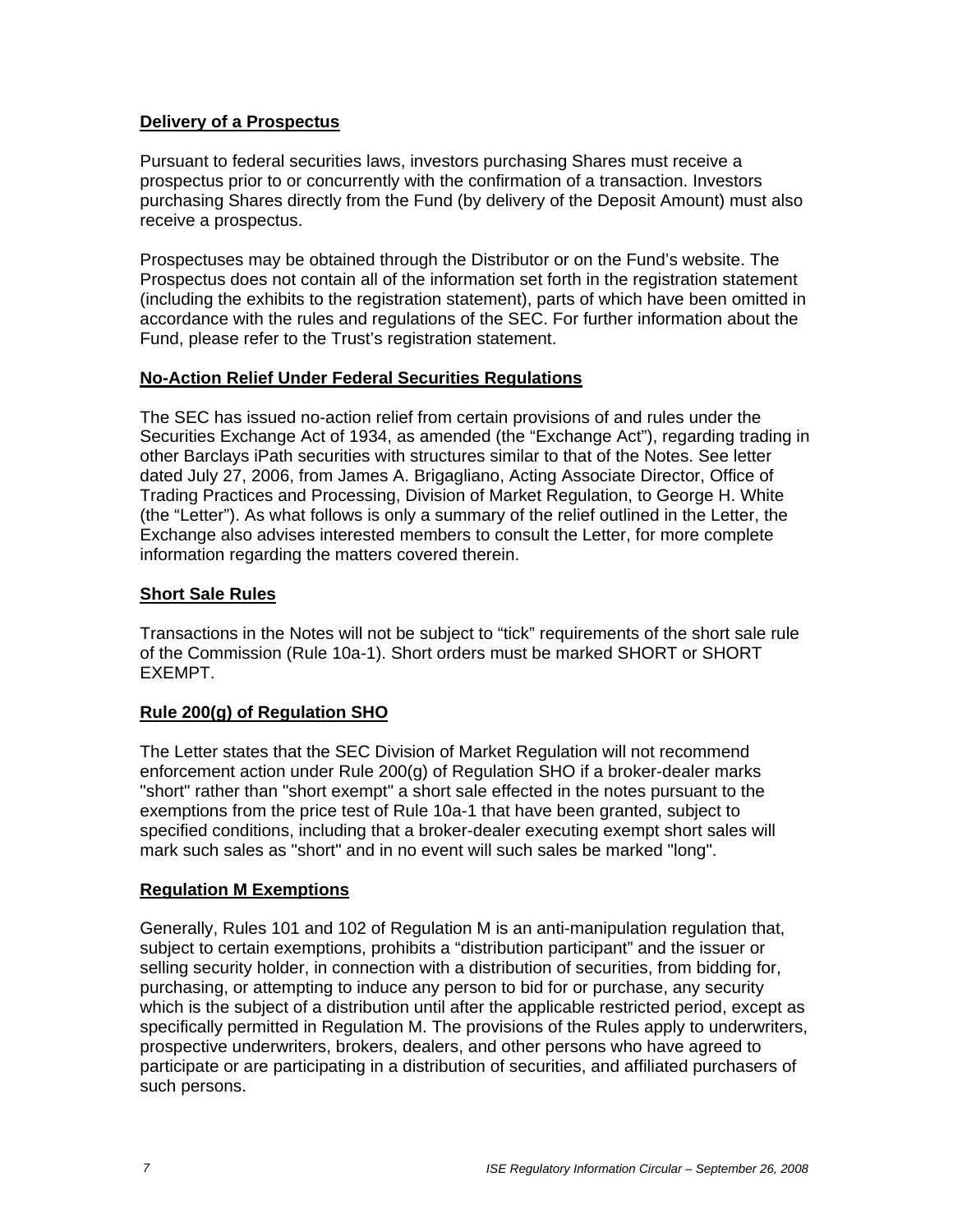The Letter states that the SEC Division of Market Regulation will not recommend enforcement action under Rule 101 of Regulation M against persons who may be deemed to be participating in a distribution of the notes to bid for or purchase the notes during their participation in such distribution.

Rule 102 of Regulation M prohibits issuers, selling security holders, or any affiliated purchaser of such person from bidding for, purchasing, or attempting to induce any person to bid for or purchase a covered security during the applicable restricted period in connection with a distribution of securities effected by or on behalf of an issuer or selling security holder. Rule 100 of Regulation M defines "distribution" to mean any offering of securities that is distinguished from ordinary trading transactions by the magnitude of the offering and the presence of special selling efforts and selling methods.

The Letter states that the SEC Division of Market Regulation will not recommend enforcement action under Rule 102 of Regulation M against Barclays and its affiliated purchasers who bid for or purchase or redeem notes during the continuous offering of the notes.

### **Section 11(d)(1) of the Exchange Act; Exchange Act Rule 11d1-2**

Section 11(d)(1) of the Exchange Act generally prohibits a person who is both a broker and a dealer from effecting any transaction in which the broker-dealer extends credit to a customer on any security which was part of a new issue in the distribution of which he or she participated as a member of a selling syndicate or group within thirty days prior to such transaction.

The Letter states that the SEC Division of Market Regulation will not recommend enforcement action under Section 11(d)(1) of the Exchange Act against broker-dealers who treat the notes, for purposes of Rule 11d1-2, as "securities issued by a registered … open-end investment company as defined in the Investment Company Act" and thereby, extend credit or maintain or arrange for the extension or maintenance of credit on the notes that have been owned by the persons to whom credit is provided for more than 30 days, in reliance on the exemption contained in the rule.

#### **This Regulatory Information Bulletin is not a statutory Prospectus. Equity EAMs should consult the Trust's Registration Statement, SAI, Prospectus and the Fund's website for relevant information.**